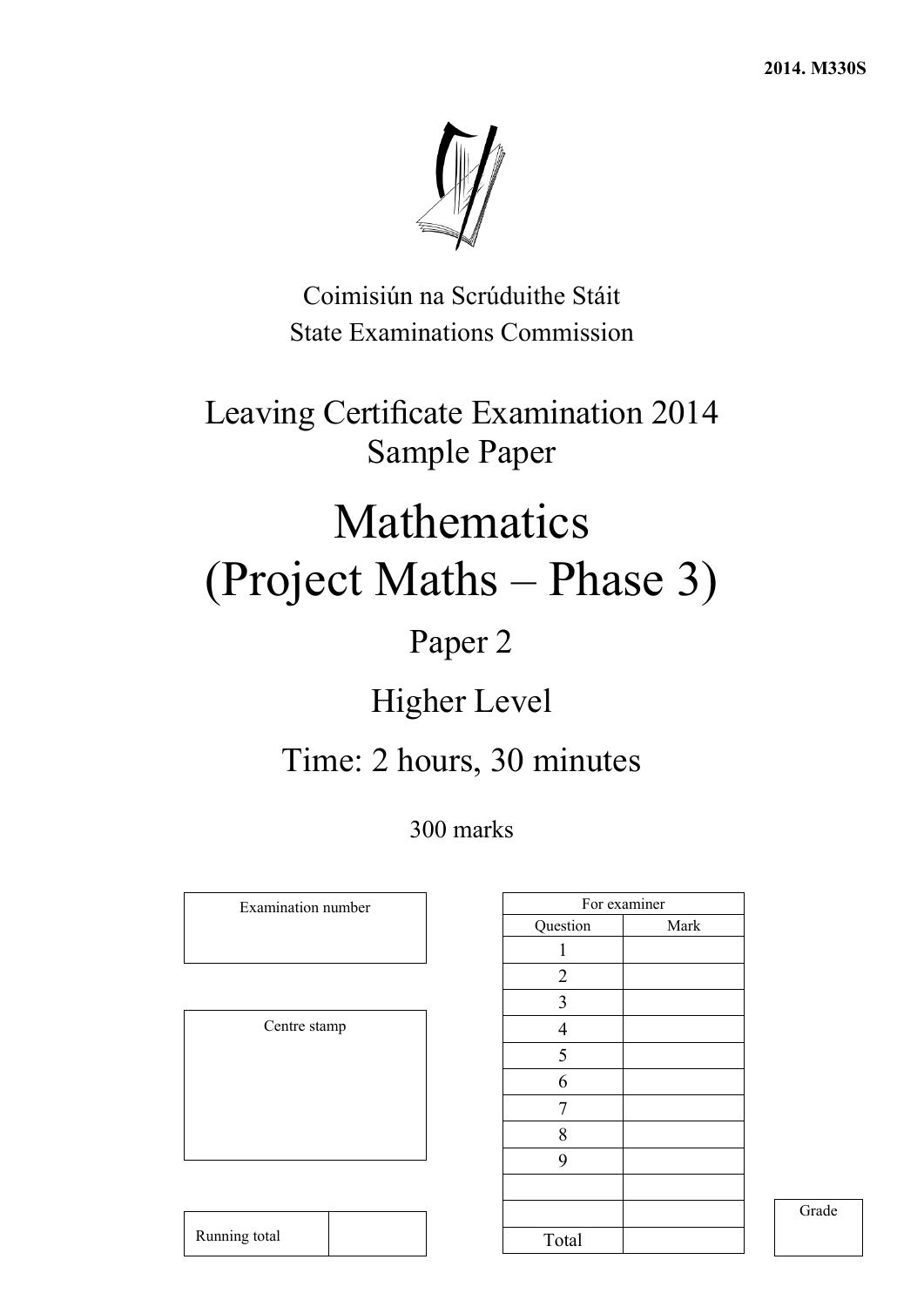### **Instructions**

There are **two** sections in this examination paper.

| Section A | Concepts and Skills       | 150 marks | 6 questions |
|-----------|---------------------------|-----------|-------------|
| Section B | Contexts and Applications | 150 marks | 3 questions |

Answer all nine questions, as follows:

In Section A, answer:

 Questions 1 to 5 and **either** Question 6A **or** Question 6B.

In Section B, answer Questions 7, 8, and 9.

Write your answers in the spaces provided in this booklet. You may lose marks if you do not do so. There is space for extra work at the back of the booklet. You may also ask the superintendent for more paper. Label any extra work clearly with the question number and part.

The superintendent will give you a copy of the *Formulae and Tables* booklet. You must return it at the end of the examination. You are not allowed to bring your own copy into the examination.

You will lose marks if all necessary work is not clearly shown.

Answers should include the appropriate units of measurement, where relevant.

Answers should be given in simplest form, where relevant.

Write the make and model of your calculator(s) here: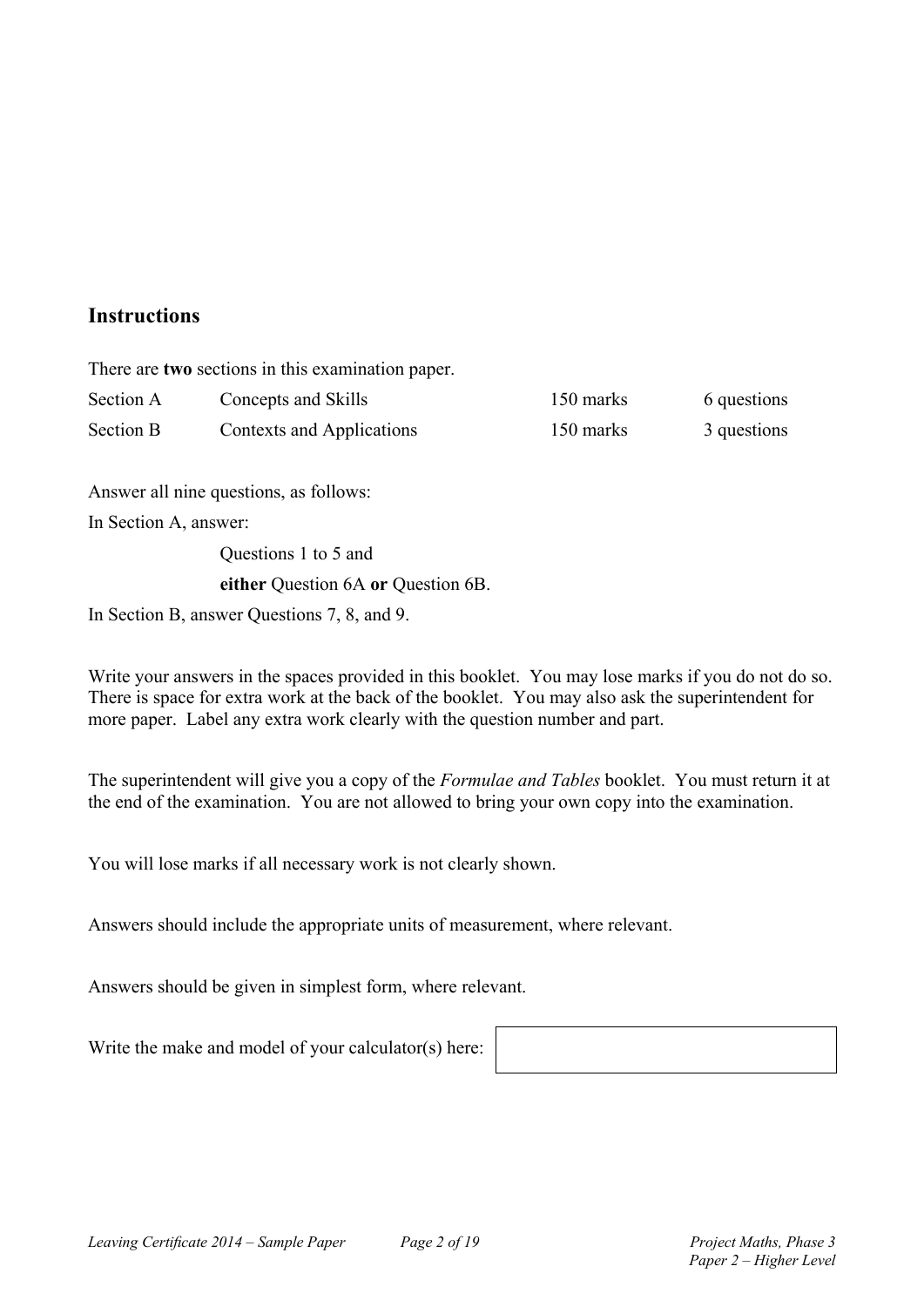Answer **all six** questions from this section.

### **Ouestion 1** (25 marks)

The random variable *X* has a discrete distribution. The probability that it takes a value other than 13, 14, 15 or 16 is negligible.

**(a)** Complete the probability distribution table below and hence calculate *E*(*X*), the expected value of *X*.

|  | $\boldsymbol{\chi}$ |  | 13    |  |  |  |  |  |  |  | 14    |  |  | 15 |  |  |  | 16 |       |  |
|--|---------------------|--|-------|--|--|--|--|--|--|--|-------|--|--|----|--|--|--|----|-------|--|
|  | $P(X=x)$            |  | 0.383 |  |  |  |  |  |  |  | 0.575 |  |  |    |  |  |  |    | 0.004 |  |
|  |                     |  |       |  |  |  |  |  |  |  |       |  |  |    |  |  |  |    |       |  |
|  |                     |  |       |  |  |  |  |  |  |  |       |  |  |    |  |  |  |    |       |  |
|  |                     |  |       |  |  |  |  |  |  |  |       |  |  |    |  |  |  |    |       |  |
|  |                     |  |       |  |  |  |  |  |  |  |       |  |  |    |  |  |  |    |       |  |
|  |                     |  |       |  |  |  |  |  |  |  |       |  |  |    |  |  |  |    |       |  |
|  |                     |  |       |  |  |  |  |  |  |  |       |  |  |    |  |  |  |    |       |  |
|  |                     |  |       |  |  |  |  |  |  |  |       |  |  |    |  |  |  |    |       |  |

**(b)** If *X* is the age, in complete years, on 1 January 2013 of a student selected at random from among all second-year students in Irish schools, explain what *E*(*X*) represents.

| <b>Contract Contract Contract</b> |  |  |  |  |  |  |  |     |  |  |  |  |  |  |  |  |
|-----------------------------------|--|--|--|--|--|--|--|-----|--|--|--|--|--|--|--|--|
| _____                             |  |  |  |  |  |  |  | --- |  |  |  |  |  |  |  |  |
|                                   |  |  |  |  |  |  |  |     |  |  |  |  |  |  |  |  |
|                                   |  |  |  |  |  |  |  |     |  |  |  |  |  |  |  |  |
|                                   |  |  |  |  |  |  |  |     |  |  |  |  |  |  |  |  |
|                                   |  |  |  |  |  |  |  |     |  |  |  |  |  |  |  |  |

**(c)** If ten students are selected at random from this population, find the probability that exactly six of them were 14 years old on 1 January 2013. Give your answer correct to three significant figures.

|  |  |  |  |  |  |  |  |  |  |  |  |  |  | page | running |  |
|--|--|--|--|--|--|--|--|--|--|--|--|--|--|------|---------|--|
|  |  |  |  |  |  |  |  |  |  |  |  |  |  |      |         |  |
|  |  |  |  |  |  |  |  |  |  |  |  |  |  |      |         |  |

 *Paper 2 – Higher Level*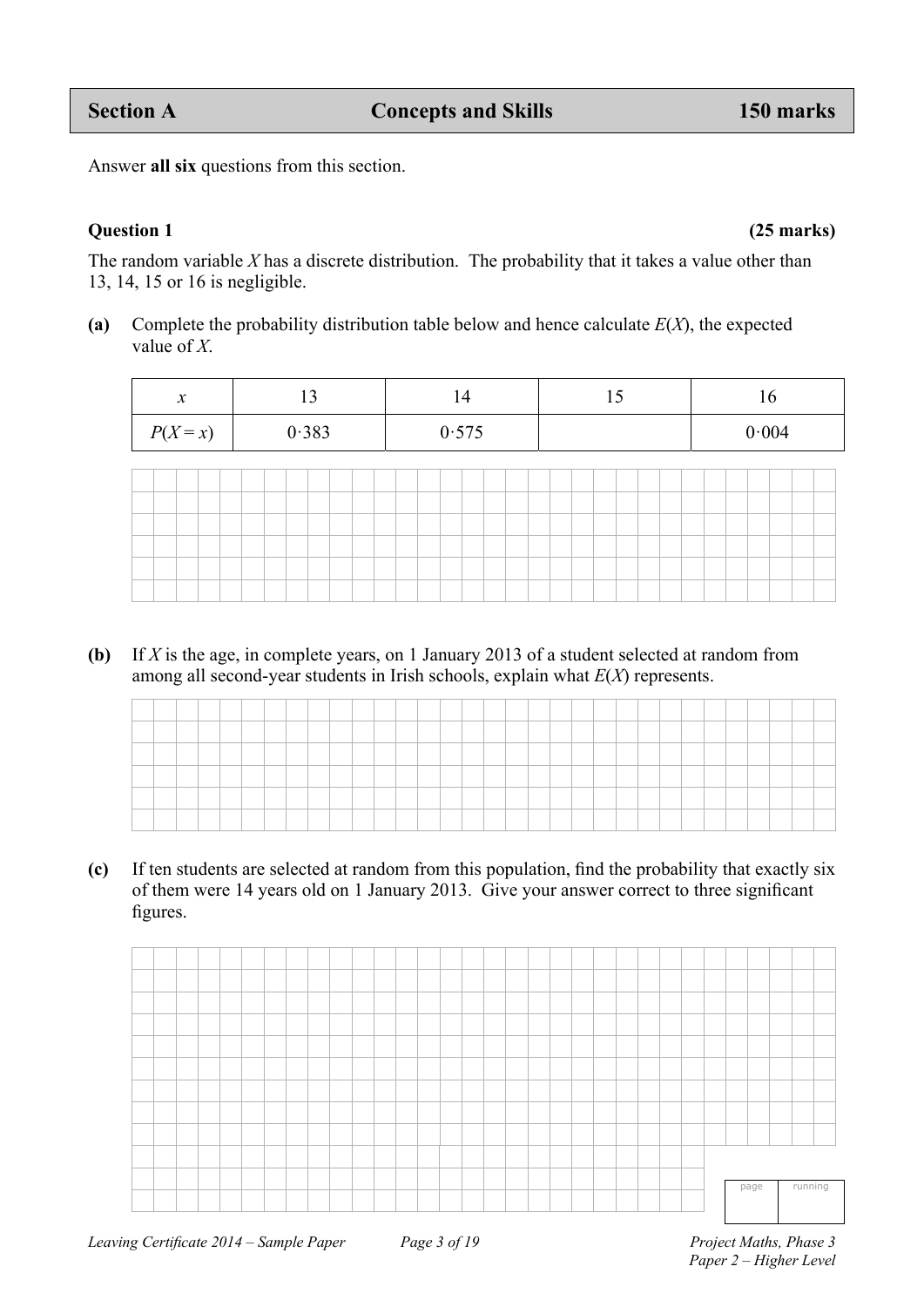- **(a)** Explain what is meant by *stratified sampling* and *cluster sampling*. Your explanation should include:
	- a clear indication of the difference between the two methods
	- one reason why each method might be chosen instead of simple random sampling.

- **(b)** A survey is being conducted of voters' opinions on several different issues.
	- **(i)** What is the overall margin of error of the survey, at 95% confidence, if it is based on a simple random sample of 1111 voters?

**(ii)** A political party had claimed that it has the support of 23% of the electorate. Of the voters in the sample above, 234 stated that they support the party. Is this sufficient evidence to reject the party's claim, at the 5% level of significance?

|  |  |  |  |  |  |  | ____ | ____ |  |  |  |  |  |  |  |  |
|--|--|--|--|--|--|--|------|------|--|--|--|--|--|--|--|--|
|  |  |  |  |  |  |  |      |      |  |  |  |  |  |  |  |  |
|  |  |  |  |  |  |  |      |      |  |  |  |  |  |  |  |  |
|  |  |  |  |  |  |  |      |      |  |  |  |  |  |  |  |  |
|  |  |  |  |  |  |  |      |      |  |  |  |  |  |  |  |  |
|  |  |  |  |  |  |  |      |      |  |  |  |  |  |  |  |  |
|  |  |  |  |  |  |  |      |      |  |  |  |  |  |  |  |  |
|  |  |  |  |  |  |  |      |      |  |  |  |  |  |  |  |  |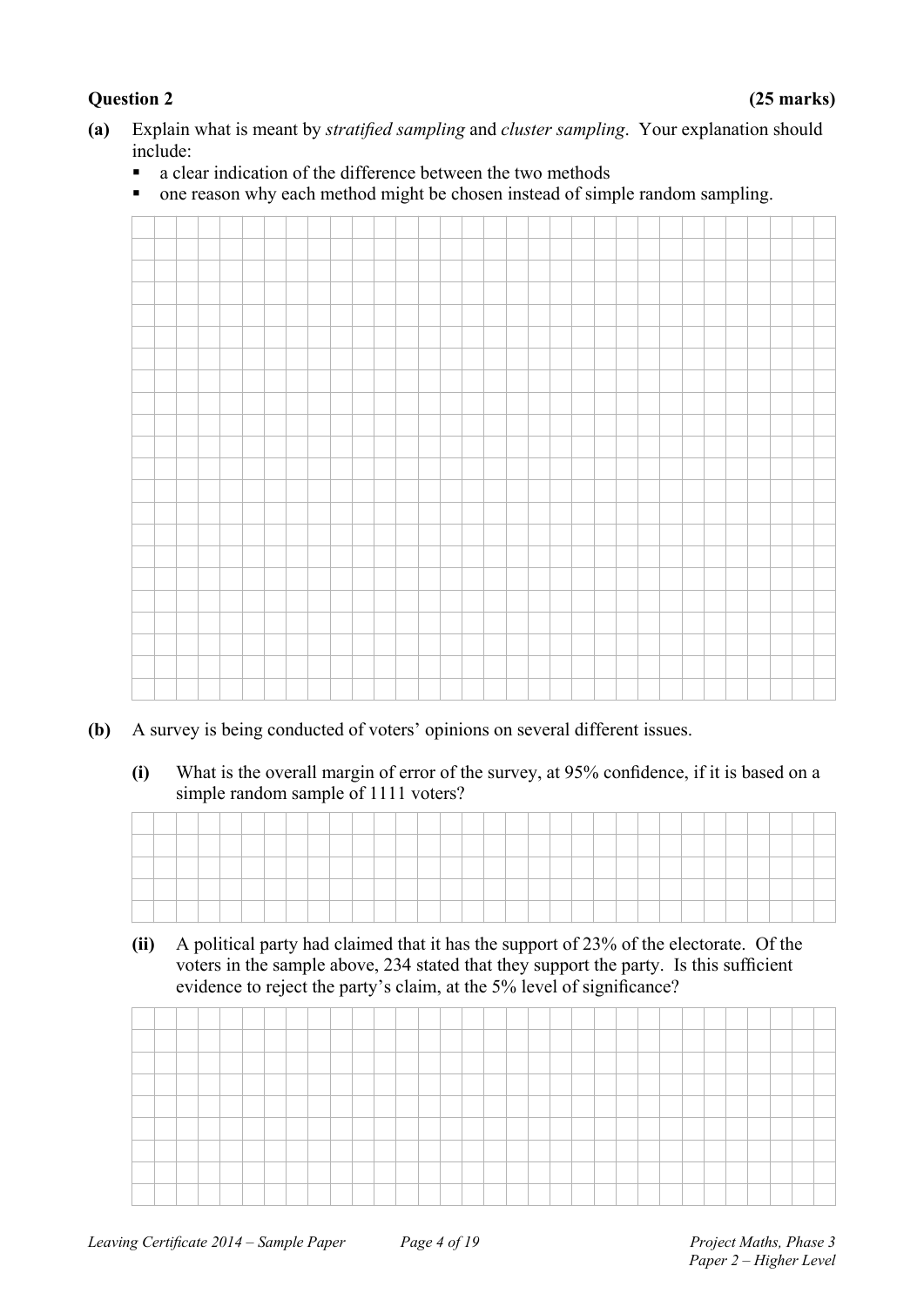#### **Question 3 (25 marks)**

**(a)** Show that, for all  $k \in \mathbb{R}$ , the point  $P(4k-2, 3k+1)$ lies on the line  $l_1$ :  $3x - 4y + 10 = 0$ .



### **(b)** The line  $l_2$  passes through *P* and is perpendicular to  $l_1$ . Find the equation of  $l_2$ , in terms of *k*.



**(c)** Find the value of *k* for which  $l_2$  passes through the point  $Q(3, 11)$ .

| ___   |  |  |  |  |       |  |  |  |                                                                                                                 |  |  |  |  |  |  |  |  |
|-------|--|--|--|--|-------|--|--|--|-----------------------------------------------------------------------------------------------------------------|--|--|--|--|--|--|--|--|
|       |  |  |  |  |       |  |  |  |                                                                                                                 |  |  |  |  |  |  |  |  |
|       |  |  |  |  |       |  |  |  |                                                                                                                 |  |  |  |  |  |  |  |  |
|       |  |  |  |  |       |  |  |  |                                                                                                                 |  |  |  |  |  |  |  |  |
| _____ |  |  |  |  | _____ |  |  |  | the contract of the contract of the contract of the contract of the contract of the contract of the contract of |  |  |  |  |  |  |  |  |

(d) Hence, or otherwise, find the co-ordinates of the foot of the perpendicular from  $Q$  to  $l_1$ .

|  |  |  |  |  |  |  |  | _________________ |  | the contract of the contract of the contract of the contract of the contract of the contract of the contract of |                                                                                                                 | _____ |  |  | ______ |  |
|--|--|--|--|--|--|--|--|-------------------|--|-----------------------------------------------------------------------------------------------------------------|-----------------------------------------------------------------------------------------------------------------|-------|--|--|--------|--|
|  |  |  |  |  |  |  |  |                   |  |                                                                                                                 |                                                                                                                 |       |  |  |        |  |
|  |  |  |  |  |  |  |  |                   |  |                                                                                                                 | the contract of the contract of the contract of the contract of the contract of the contract of the contract of |       |  |  | _____  |  |
|  |  |  |  |  |  |  |  |                   |  |                                                                                                                 |                                                                                                                 |       |  |  |        |  |
|  |  |  |  |  |  |  |  |                   |  |                                                                                                                 |                                                                                                                 |       |  |  |        |  |

page running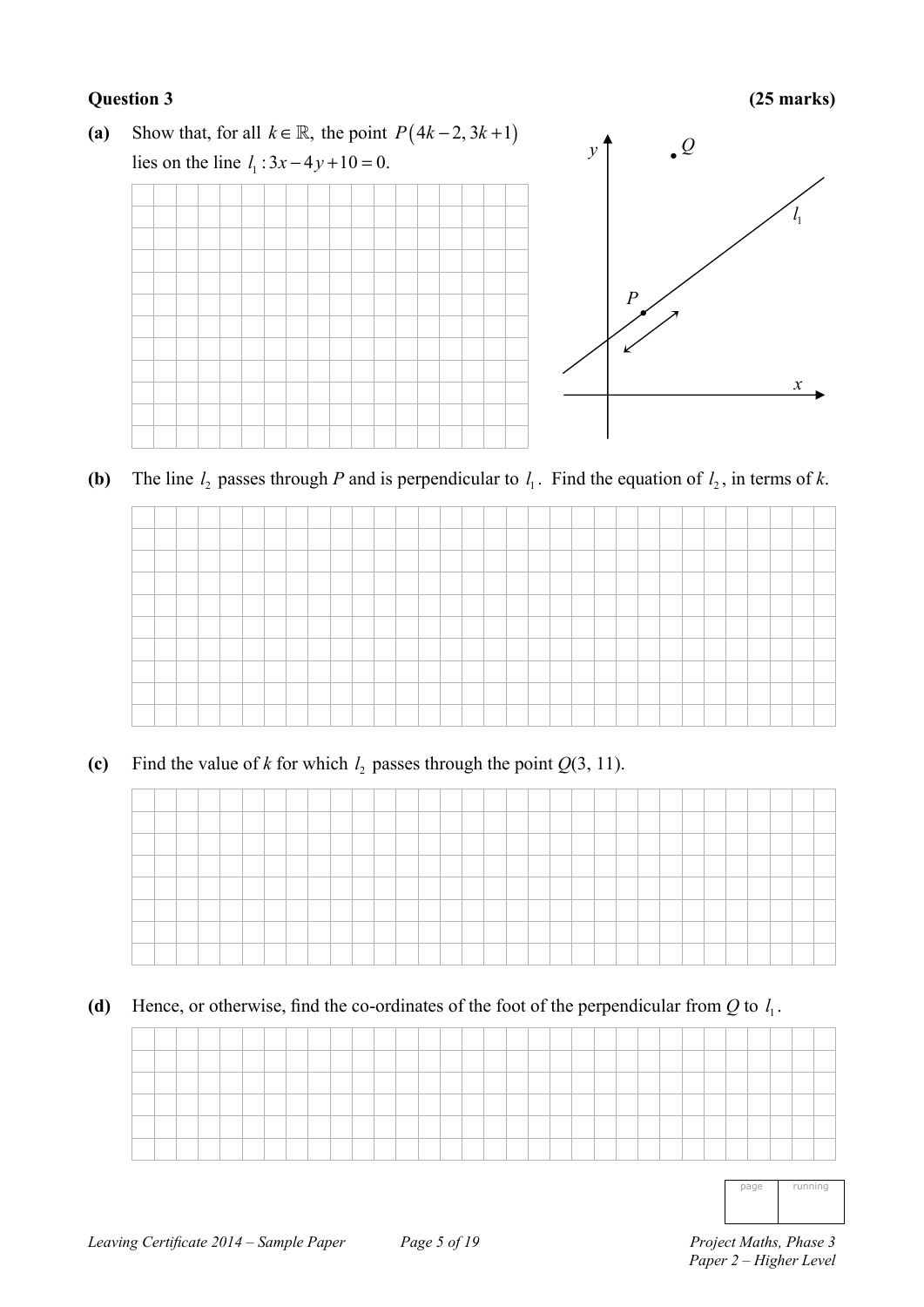### **Question 4 (25 marks)**



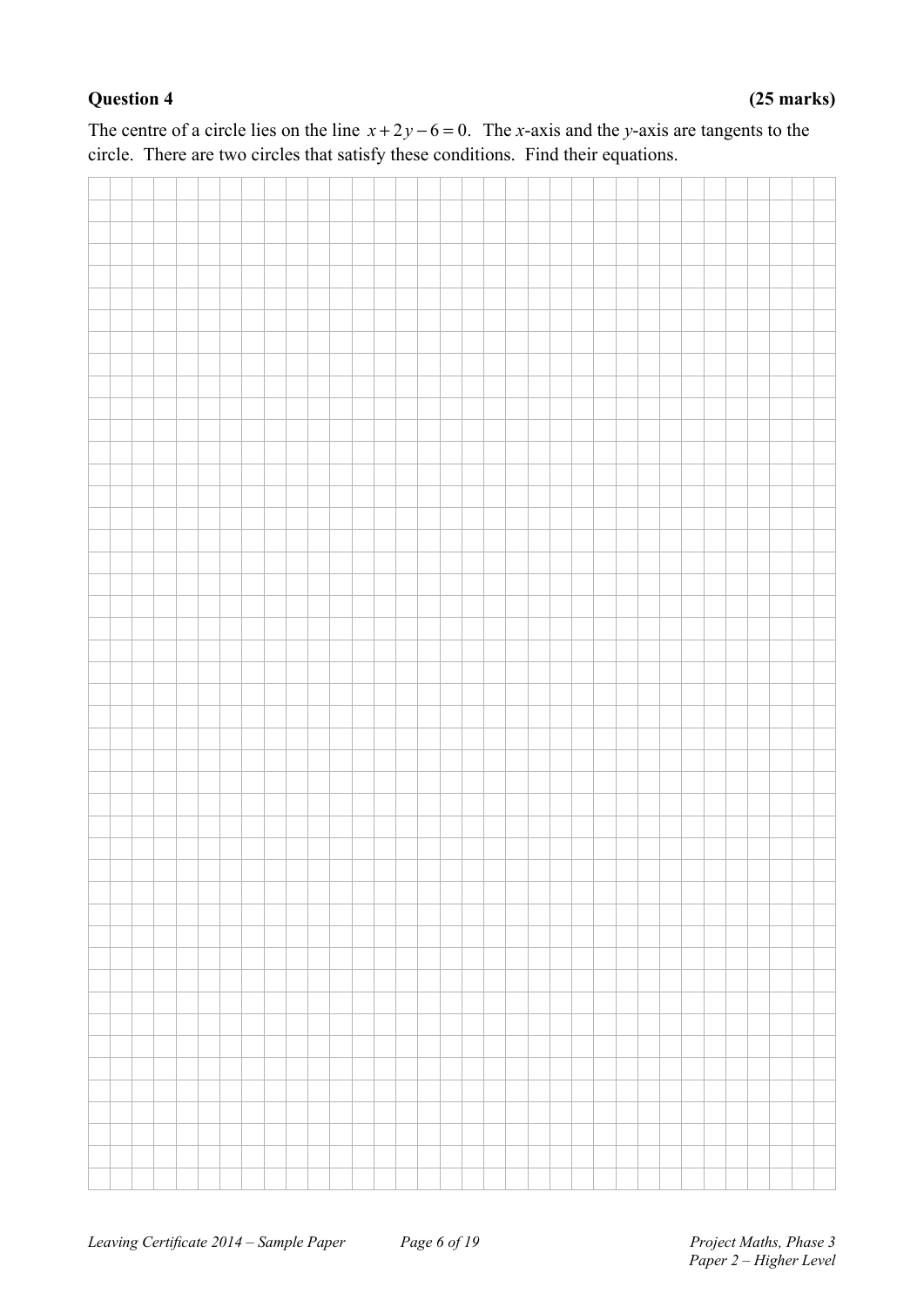The diagram below shows the graph of the function  $f: x \mapsto \sin 2x$ . The line  $2y = 1$  is also shown.



- (a) On the same diagram above, sketch the graphs of  $g: x \mapsto \sin x$  and  $h: x \mapsto 3\sin 2x$ . Indicate clearly which is *g* and which is *h*.
- **(b)** Find the co-ordinates of the point *P* in the diagram.



page running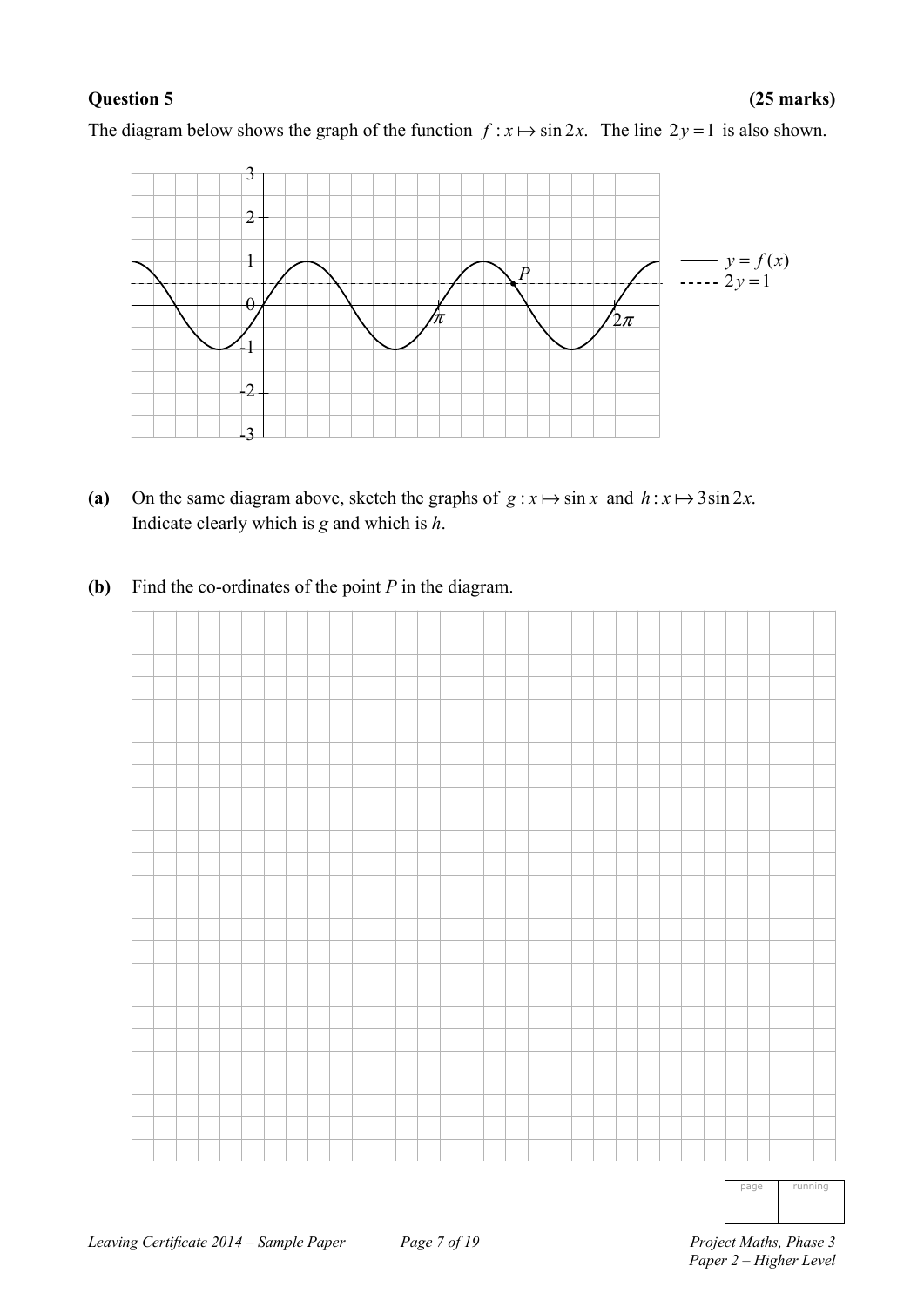Answer **either** 6A **or** 6B.

#### **Question 6A**

Explain, with the aid of an example, what is meant by *proof by contradiction*.

Note: you do not need to provide the full proof involved in your example. Give sufficient outline to illustrate how contradiction is used.

#### *Explanation:*

#### *Example:*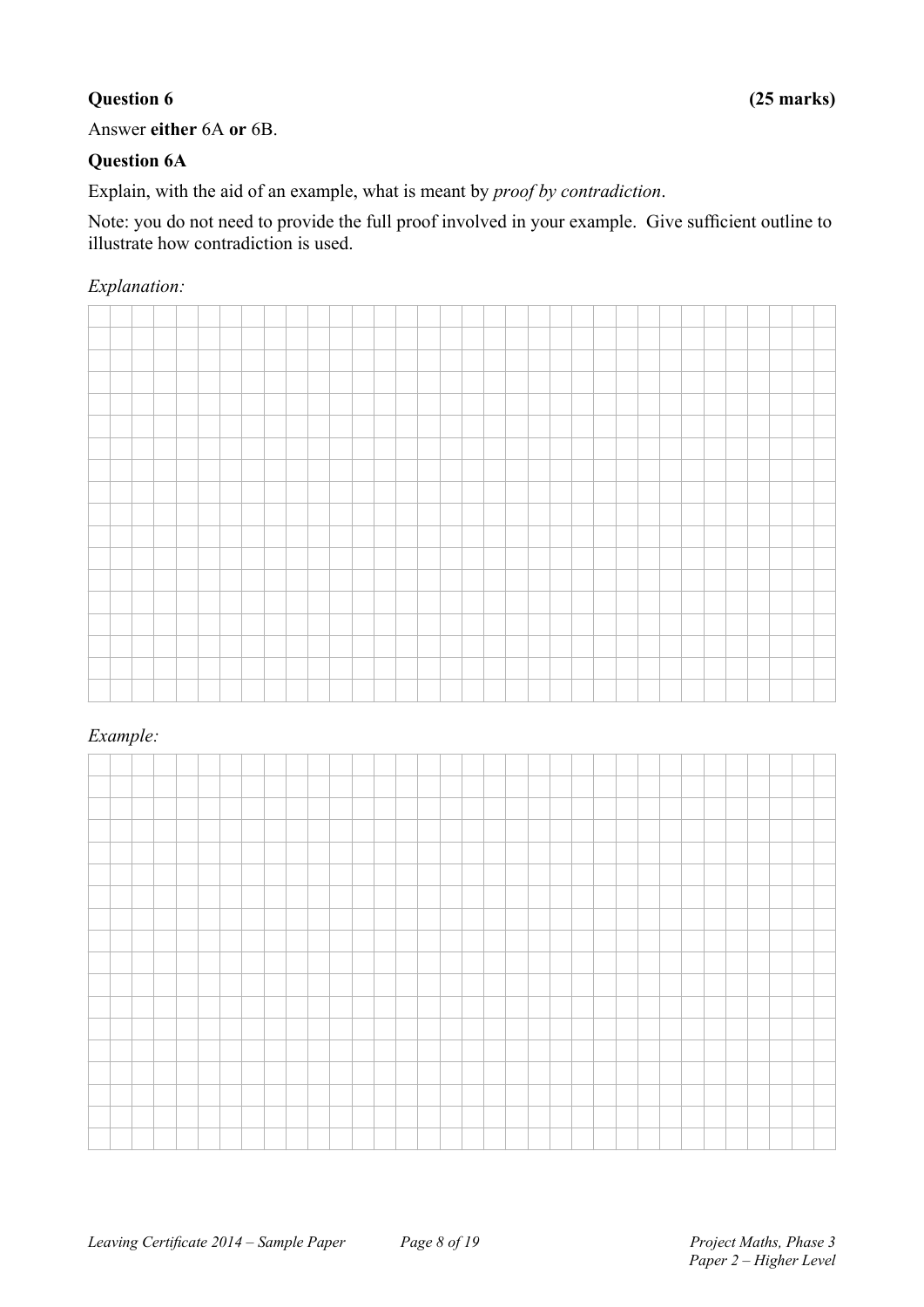### **OR**

#### **Question 6B**

*ABC* is a triangle.

*D* is the point on *BC* such that  $AD \perp BC$ . *E* is the point on *AC* such that  $BE \perp AC$ .

*AD* and *BE* intersect at *O*.

Prove that  $\left| \angle DOC \right| = \left| \angle DEC \right|$ .





| page | running |
|------|---------|
|      |         |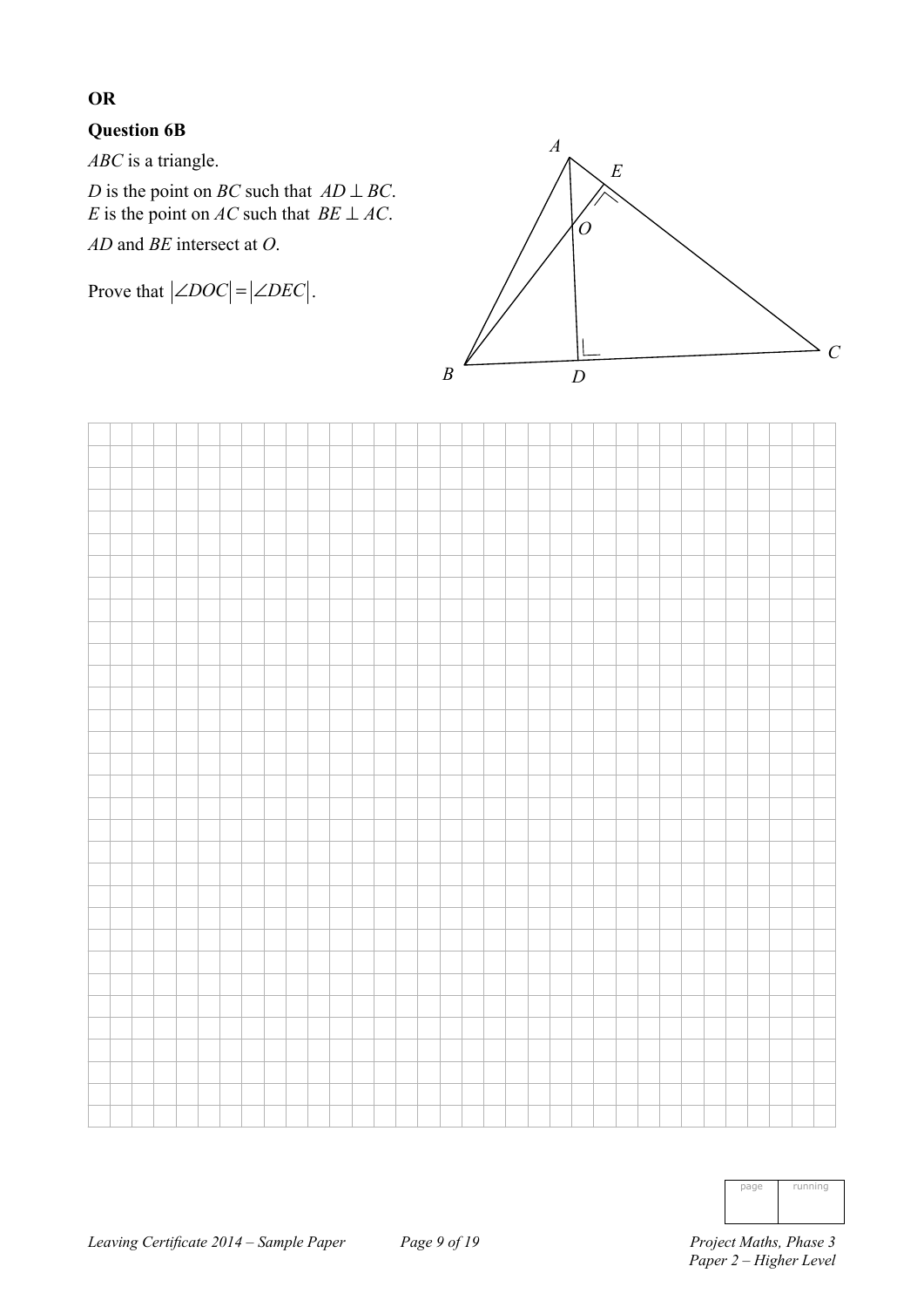Answer Question 7, Question 8, and Question 9.

#### **Question 7 (75 marks)**

The *King of the Hill* triathlon race in Kinsale consists of a 750 metre swim, followed by a 20 kilometre cycle, followed by a 5 kilometre run.

The questions below are based on data from 224 athletes who completed this triathlon in 2010.

Máire is analysing data from the race, using statistical software. She has a data file with each competitor's time for each part of the race, along with various other details of the competitors.

Máire gets the software to produce some *summary statistics* and it produces the following table. Three of the entries in the table have been removed and replaced with question marks (?).

> Mean 18.329 41.927 **?**  Median 17.900 41.306 **?**  Mode #N/A #N/A #N/A Standard Deviation **?** 4.553 3.409 Sample Variance **10.017** 20.729 11.622 Skewness 1.094 0.717 0.463 Range 19.226 27.282 20.870 Minimum 11.350 31.566 16.466 Maximum 30.576 58.847 37.336 Count 224 224 224

 *Swim Cycle Run* 

| Maire produces histograms of the times for the three events. Here are the three histograms, without |  |
|-----------------------------------------------------------------------------------------------------|--|
| their titles.                                                                                       |  |



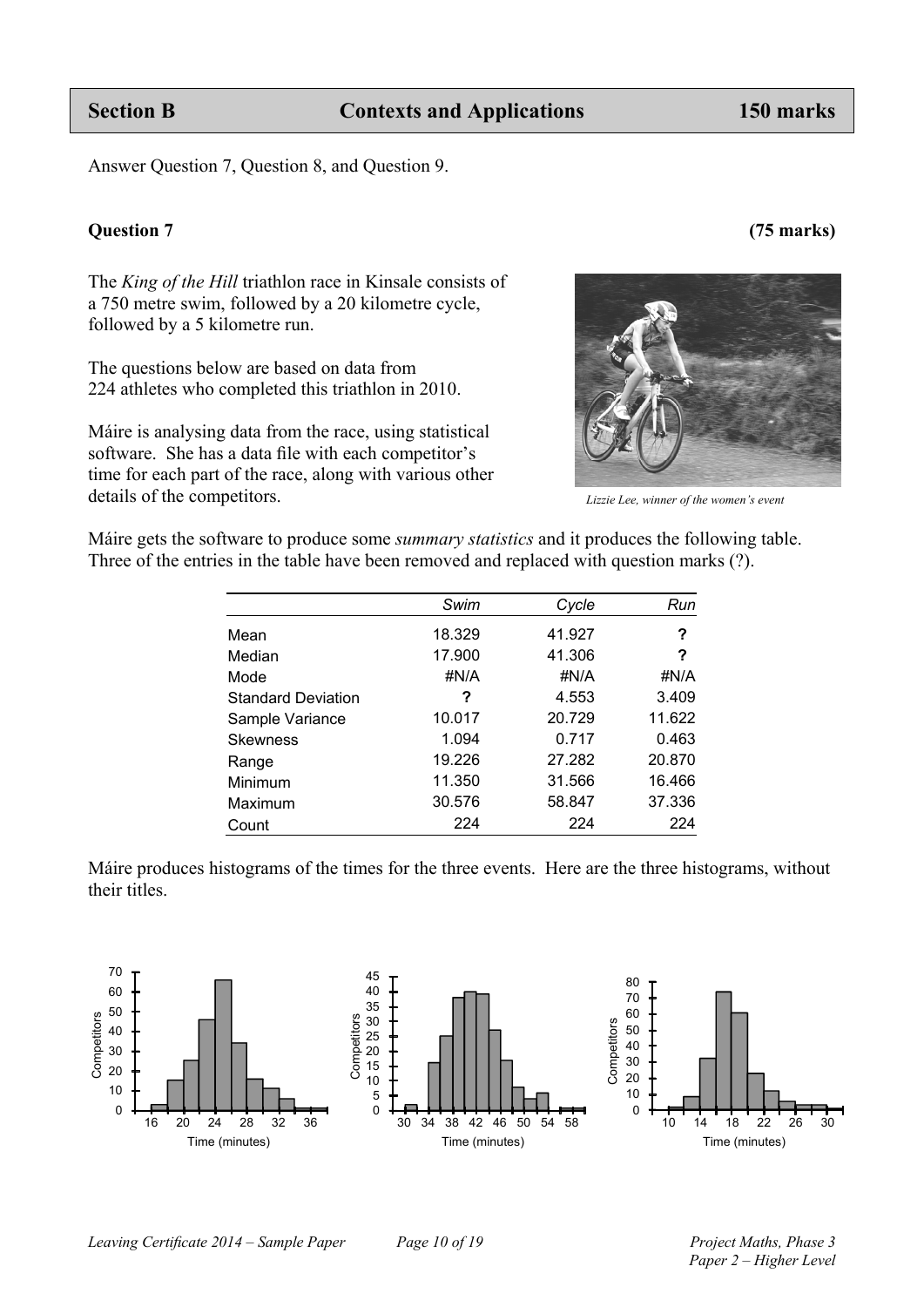- **(a) (i)** Use the summary statistics in the table to decide which histogram corresponds to each event. Write the answers above the histograms.
	- **(ii)** The mean and the median time for the run are approximately equal. Estimate this value from the corresponding histogram.

mean  $\approx$  median  $\approx$ 

**(iii)** Estimate from the relevant histogram the standard deviation of the times for the swim.

standard deviation ≈

**(iv)** When calculating the summary statistics, the software failed to find a *mode* for the data sets. Why do you think this is?

| <b>Property Controllers</b> |  |  |  |  |  |  |  |  |  |  |  | _______ |  | _____ |  |  |
|-----------------------------|--|--|--|--|--|--|--|--|--|--|--|---------|--|-------|--|--|
| --                          |  |  |  |  |  |  |  |  |  |  |  |         |  |       |  |  |
|                             |  |  |  |  |  |  |  |  |  |  |  |         |  |       |  |  |
|                             |  |  |  |  |  |  |  |  |  |  |  |         |  |       |  |  |

Máire is interested in the relationships between the athletes' performance in the three different events. She produces the following three scatter diagrams.



**(b)** Give a brief summary of the relationship between performance in the different events, based on the scatter diagrams.

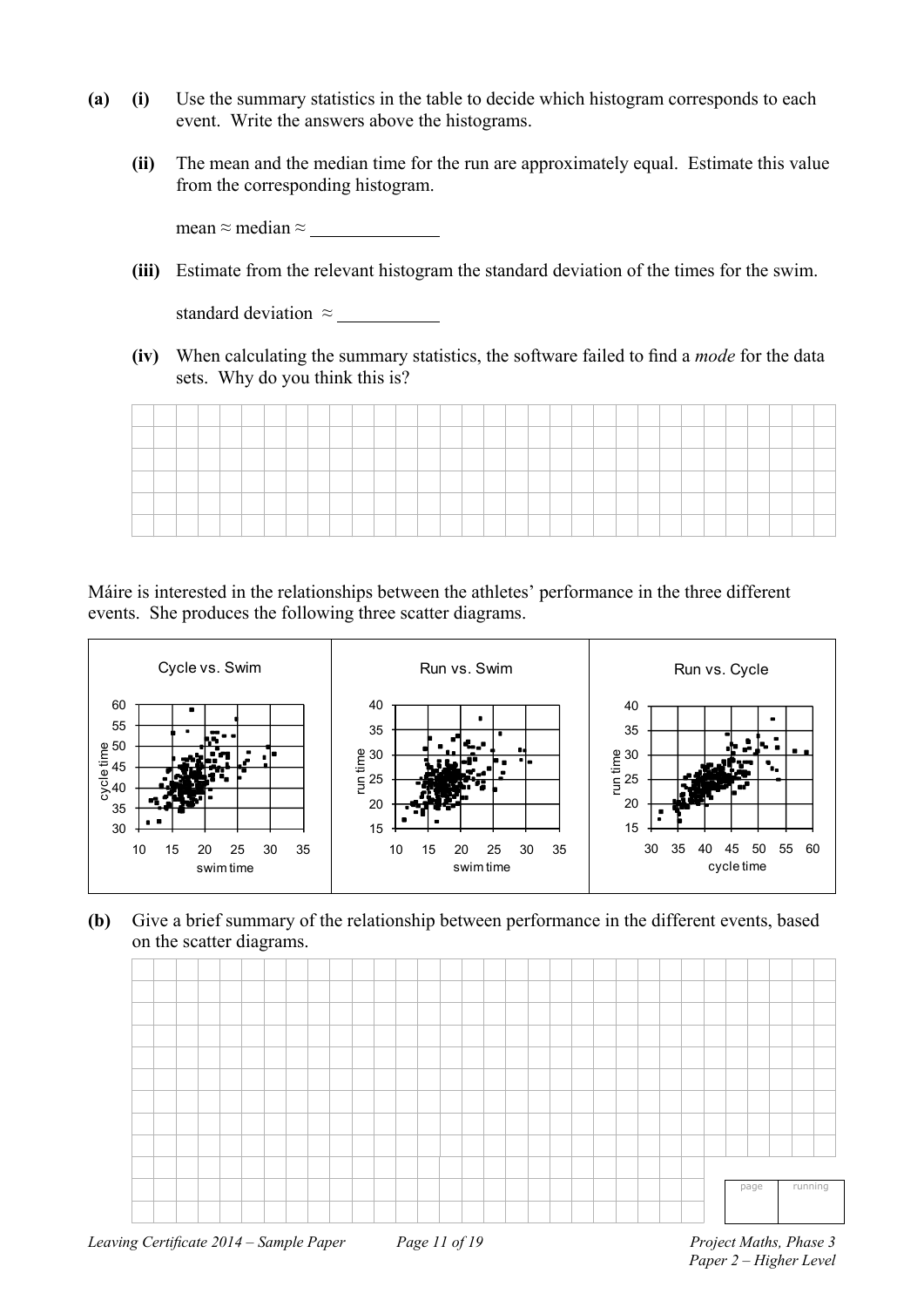(c) The best-fit line for run-time based on swim-time is  $y = 0.53x + 15.2$ . The best-fit line for run-time based on cycle-time is  $y = 0.58x + 0.71$ . Brian did the swim in 17.6 minutes and the cycle in 35·7 minutes. Give your best estimate of Brian's time for the run, and justify your answer.

The mean finishing time for the overall event was 88·1 minutes and the standard deviation was  $10.3$  minutes

**(d)** Based on an assumption that the distribution of overall finishing times is approximately normal, use the *empirical rule* to complete the following sentence:

"95% of the athletes took between and minutes to complete the race."

**(e)** Using normal distribution tables, estimate the number of athletes who completed the race in less than 100 minutes.

| __    |  |  |  |  |  |  |  |  |  |  |  |  |  |  |  |  |
|-------|--|--|--|--|--|--|--|--|--|--|--|--|--|--|--|--|
|       |  |  |  |  |  |  |  |  |  |  |  |  |  |  |  |  |
|       |  |  |  |  |  |  |  |  |  |  |  |  |  |  |  |  |
|       |  |  |  |  |  |  |  |  |  |  |  |  |  |  |  |  |
|       |  |  |  |  |  |  |  |  |  |  |  |  |  |  |  |  |
|       |  |  |  |  |  |  |  |  |  |  |  |  |  |  |  |  |
| _____ |  |  |  |  |  |  |  |  |  |  |  |  |  |  |  |  |
|       |  |  |  |  |  |  |  |  |  |  |  |  |  |  |  |  |

**(f)** After the event, a reporter wants to interview two people who took more than 100 minutes to complete the race. She approaches athletes at random and asks them their finishing time. She keeps asking until she finds someone who took more than 100 minutes, interviews that person, and continues until she finds a second such person. Assuming the athletes are cooperative and truthful, what is the probability that the second person she interviews will be the sixth person she approaches?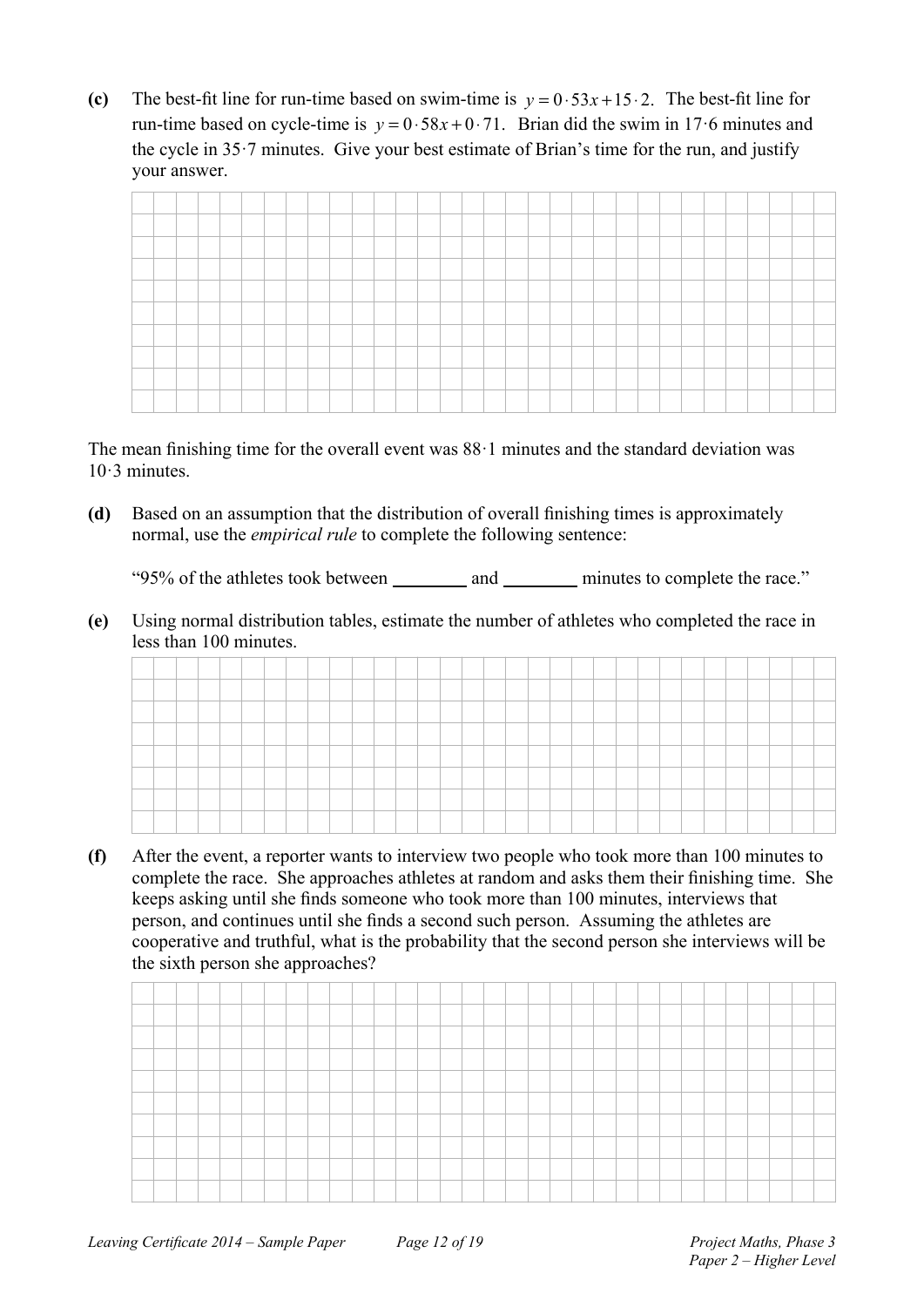A stand is being used to prop up a portable solar panel. It consists of a support that is hinged to the panel near the top, and an adjustable strap joining the panel to the support near the bottom.

By adjusting the length of the strap, the angle between the panel and the ground can be changed.

The dimensions are as follows:



(a) Find the length of the strap  $[DE]$  such that the angle  $\alpha$  between the panel and the ground is 60°.

#### *Leaving Certificate 2014 – Sample Paper Page 13 of 19* Project Maths, Phase 3

 *Paper 2 – Higher Level* 

#### **Question 8 (50 marks)**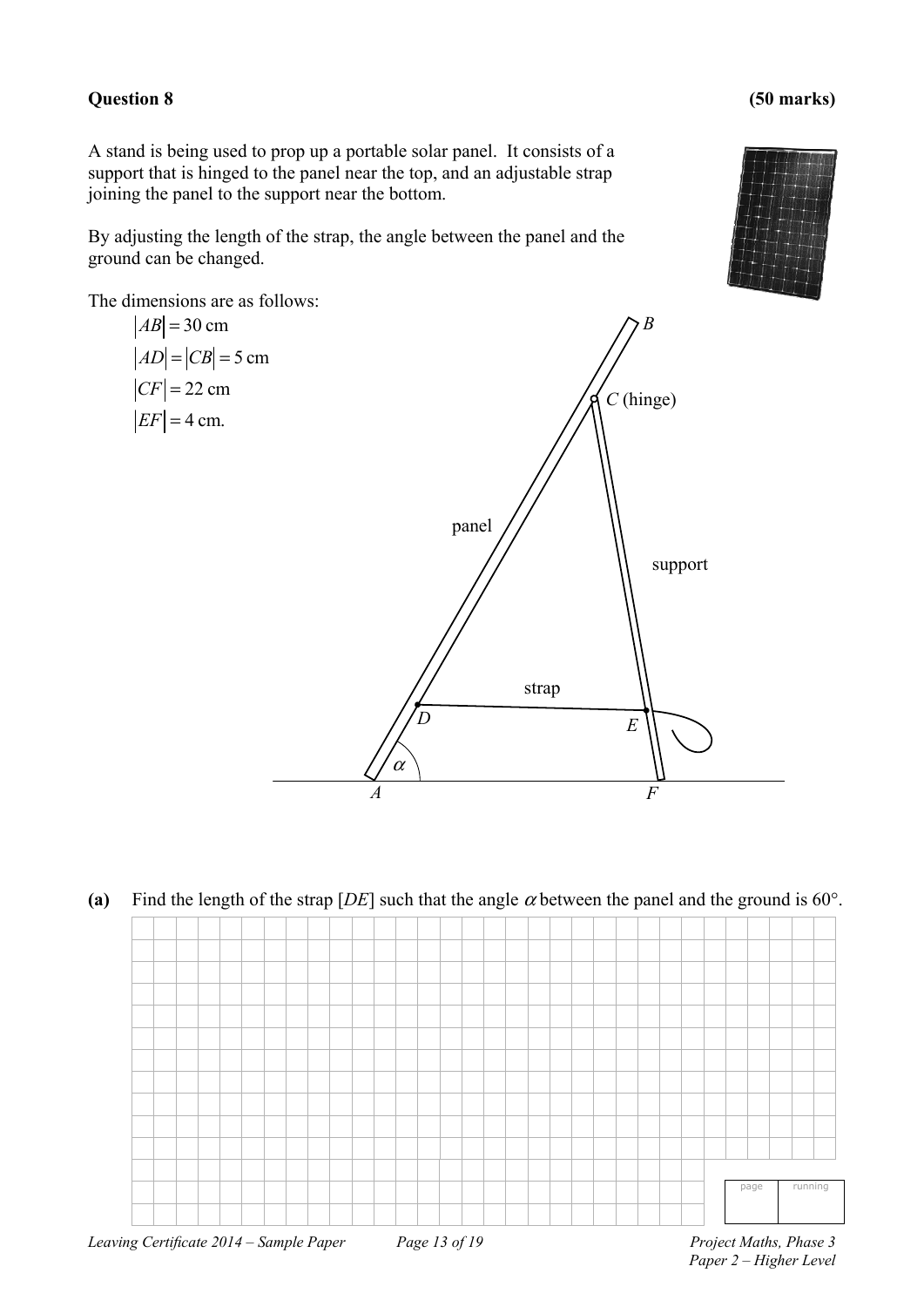

### **(b)** Find the maximum possible value of  $\alpha$ , correct to the nearest degree.

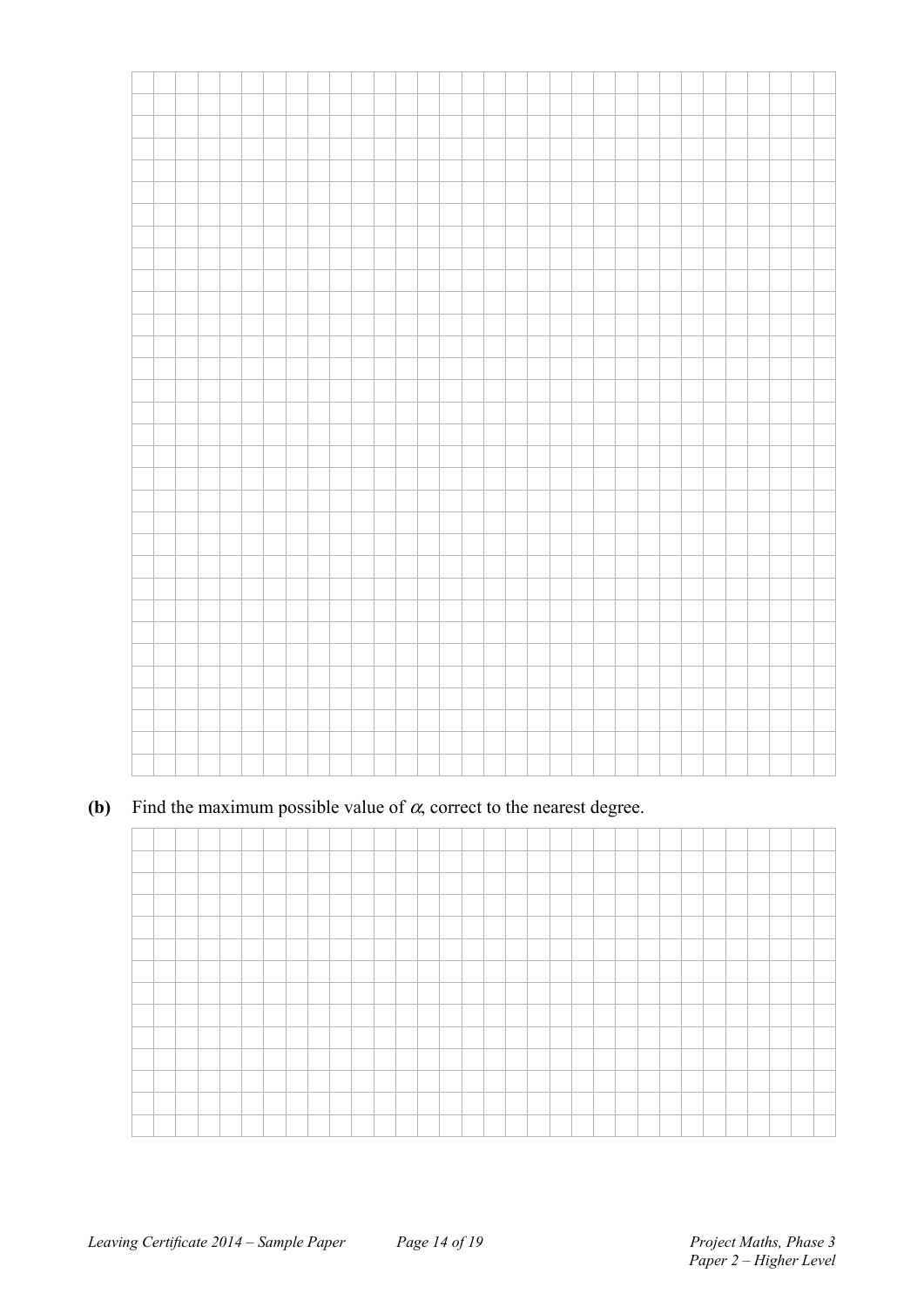**Question 9 (25 marks)** 

A regular tetrahedron has four faces, each of which is an equilateral triangle.

A wooden puzzle consists of several pieces that can be assembled to make a regular tetrahedron. The manufacturer wants to package the assembled tetrahedron in a clear cylindrical container, with one face flat against the bottom.

If the length of one edge of the tetrahedron is 2*a*, show that the volume of the smallest possible

cylindrical container is  $\left(\frac{8\sqrt{6}}{9}\right)\pi a^3$ . ( 9 )





page running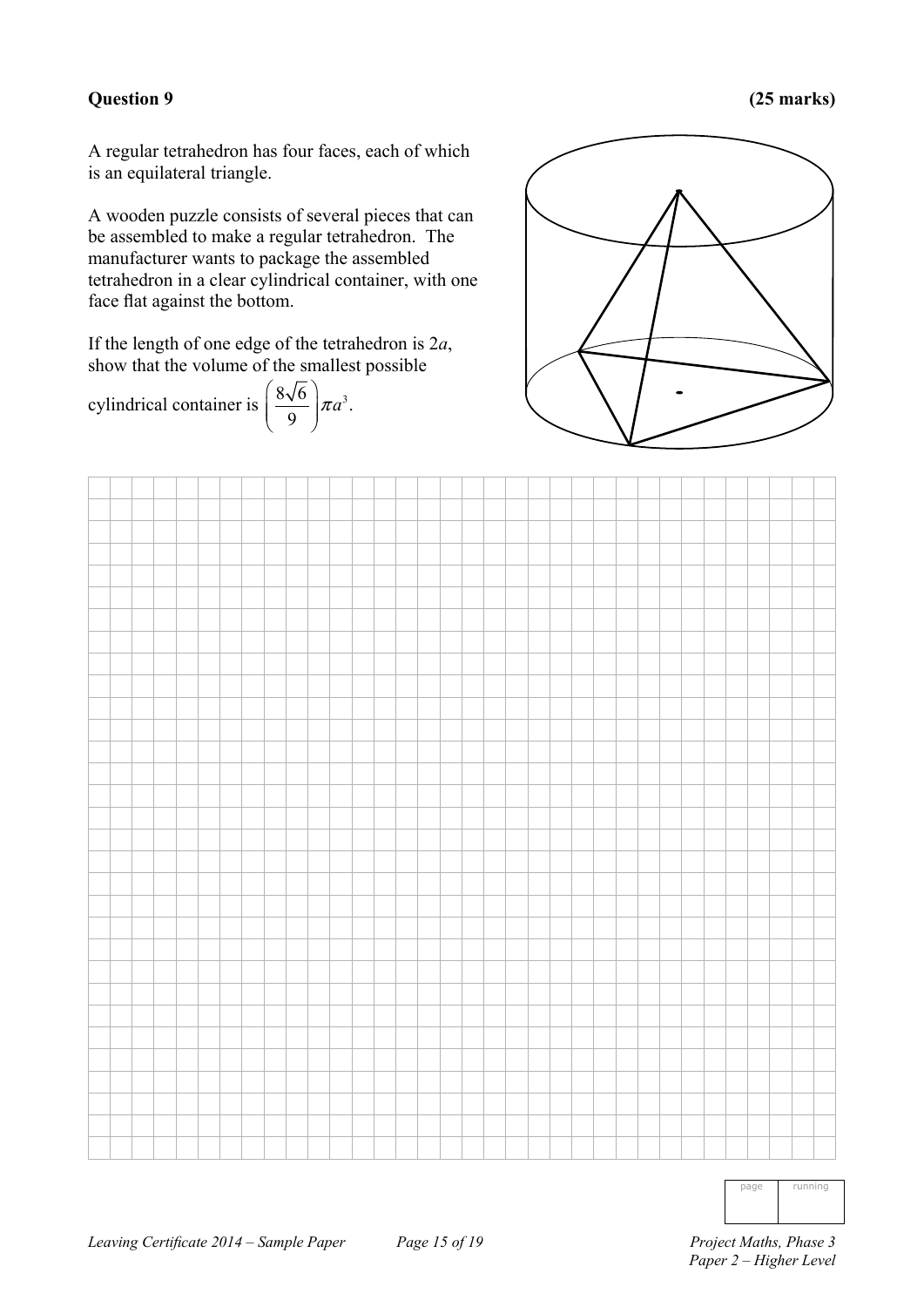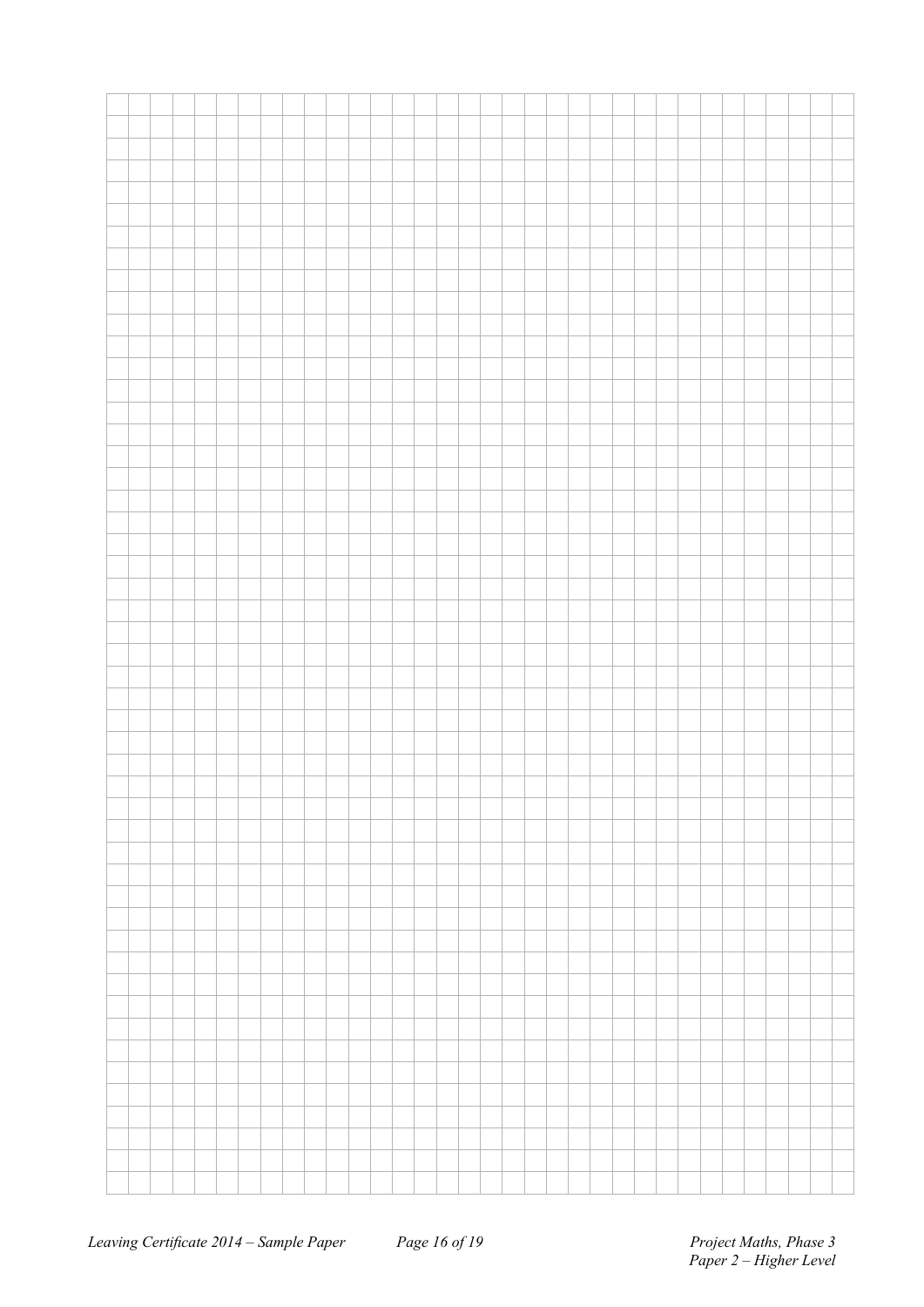### You may use this page for extra work.

|  |  |  |  |  |  |  |  |  |  |  |  |  |  |  | page | running |  |
|--|--|--|--|--|--|--|--|--|--|--|--|--|--|--|------|---------|--|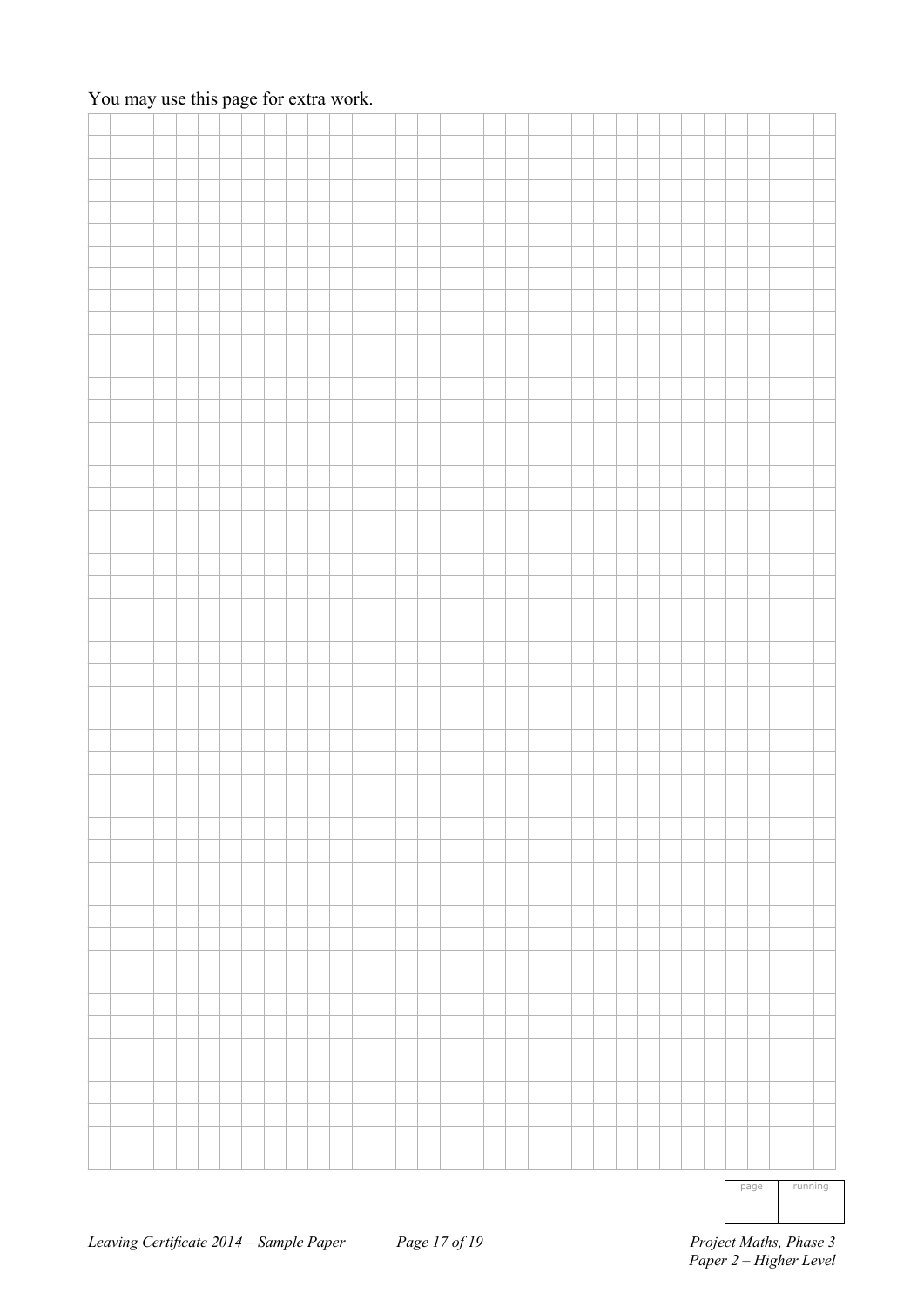### You may use this page for extra work.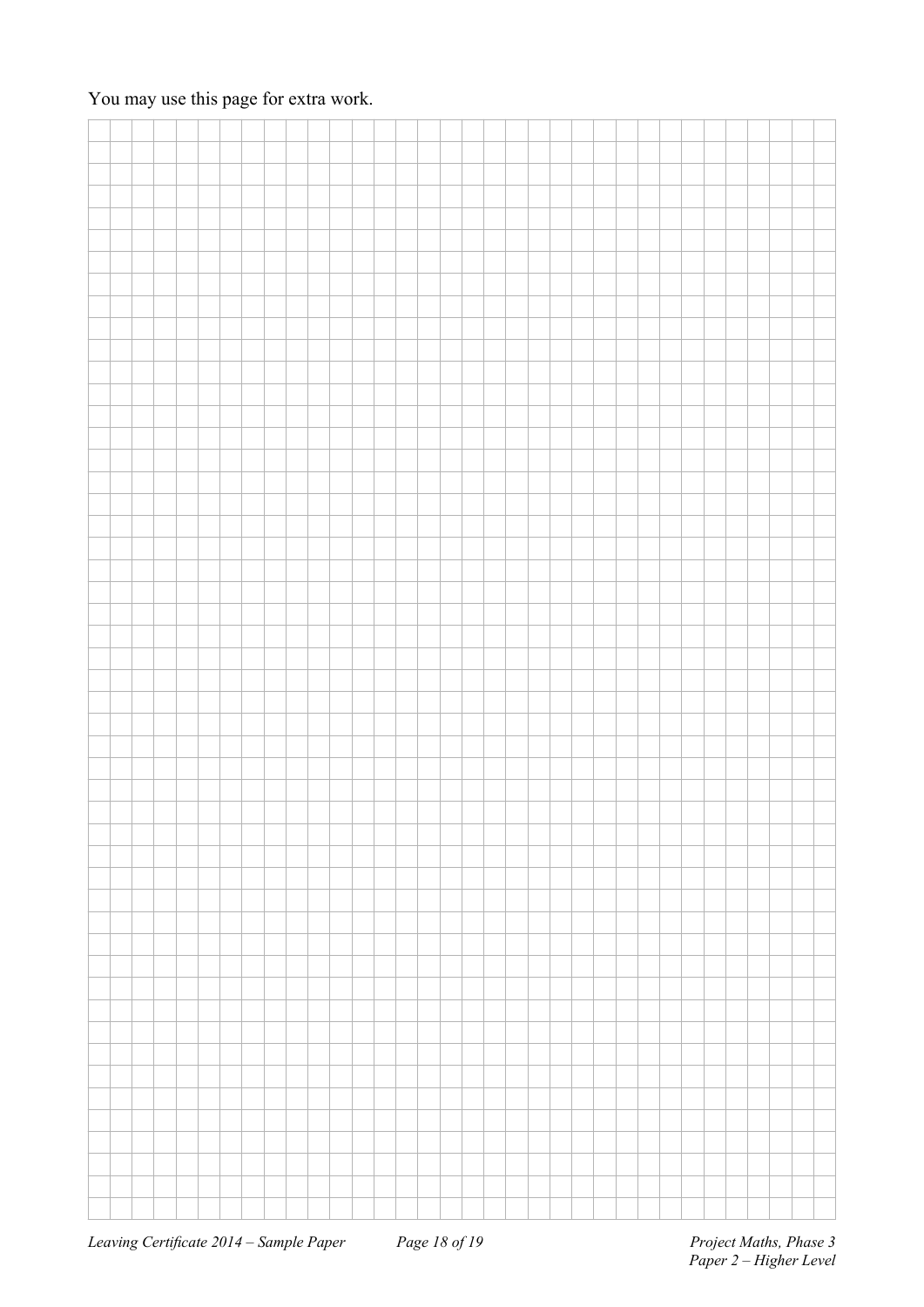### You may use this page for extra work.

|  |  |  |  |  |  |  |  |  |  |  |  |  |  |  | page | running |  |
|--|--|--|--|--|--|--|--|--|--|--|--|--|--|--|------|---------|--|